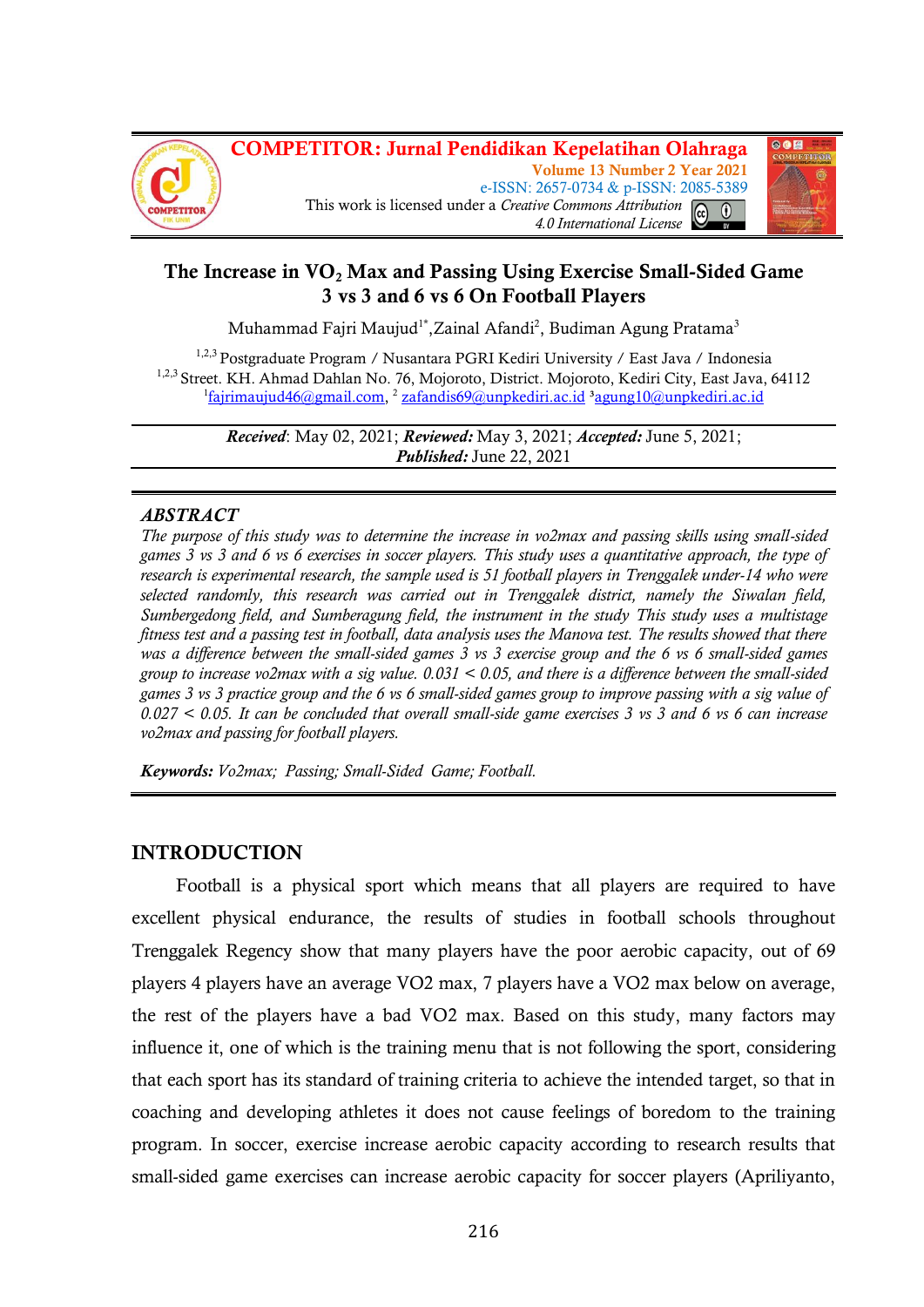2019; Putra, 2015; Shandy, 2017; Wahyudianto, Setiawan, & Pratama, 2020). Small-sided games (SSG) are games played on a smaller field, using modified rules and involving fewer players than normal football (Hill-Haas, Dawson, Impellizzeri, & Coutts, 2011). The use of small-sided games as a special instrument to improve physical condition, develop players' tactics and techniques, increase specificity and training stimulus is indeed very effective in terms of the progress achieved (Kelly & Drust, 2009). In the practice of small side games, there are several variations including  $1 \times 1$ ,  $2 \times 2$ ,  $3 \times 3 \times 4 \times 4 \times 5 \times 5$  and 6  $\times$  6 with different field sizes (Owen, Twist, & Ford, 2004).

In the game of football, in addition to good physical condition, players also need qualified techniques, one of the techniques in the game of football is passing. The passing technique in the football game, which is to give feedback to teammates, the goal is not to score goals (Pratama, 2017) in the 3 v 3 small side game exercise, turns out to have an impact on passing techniques that are more frequent than other techniques (Owen et al., 2004). ), another finding states that  $3 \times 3$  training is better than 6  $\times 6$  in improving physical condition and football technical ability and is recommended to be used to train young players (Katis & Kellis, 2009). Based on these findings, this study will try to prove and compare the practice of small-sided games 3 v 3 and 6 v on vo2max ability and passing ability in football.

## **METHOD**

In this study using a quantitative approach, the quantitative approach in research is characterized by hypothesis testing and the use of standardized test instruments (Maksum, 2012), the type of research used is experimental research, type experimental research is a way to reveal a relationship between two variables. or more and also to find the effect of one variable on other variables (Maksum, 2012), the sample used was 51 football players in Trenggalek under-14 who were randomly selected, this research was carried out in Trenggalek district namely the Siwalan field, Sumbergedong field, and Sumberagung field, the instrument in this study used a multistage fitness test and a passing test in football (Winarno, 2006), the data analysis in this study used the [Multivariate Analysis of Variance \(MANOVA\)](https://www.statistikian.com/2012/07/multivariate-analysis-of-variance-manova.html) test which was designed to simultaneously test differences in several dependent variables, for this purpose, the form of the hip test The hypothesis used is wilks'λ. If the results of the Wilks'λ analysis show a significant difference, then the analysis is continued by looking at the combination of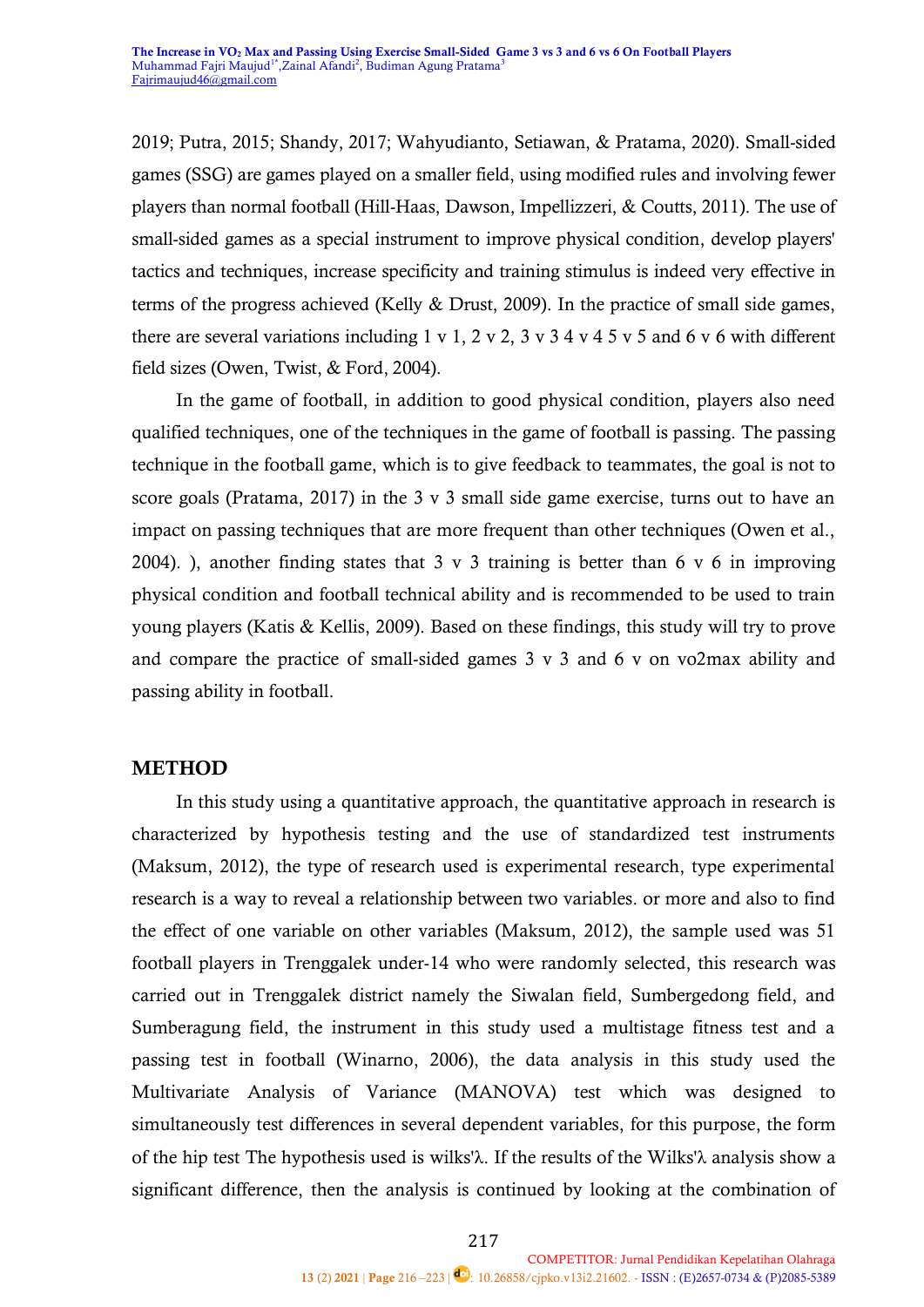differences between groups (Maksum, 2012).

# **RESULTS AND DISCUSSION**

The results of the pretest and posttest measurements for each exercise group using the passing test and the multistage fitness test can be seen in the table and graph below:

| N <sub>o</sub> | Category      | <b>Interval</b> | <b>Pretest</b> |               | <b>Posttest</b> |               |
|----------------|---------------|-----------------|----------------|---------------|-----------------|---------------|
|                |               |                 | F              | $\frac{0}{0}$ | F               | $\frac{0}{0}$ |
|                | Excellent     | >55,6           | 0              | 0%            | $\theta$        | $0\%$         |
| $\overline{2}$ | Above average | $51,7 - 55,3$   | $\overline{0}$ | 0%            | $\overline{0}$  | $0\%$         |
| 3              | Average       | $42,5 - 51,4$   | 6              | 50%           |                 | 58%           |
| 4              | Below average | $36,6 - 42,2$   | 3              | 25%           | 5               | 42%           |
| 5              | Low           | $<$ 36,3        | 3              | 25%           | $\Omega$        | $0\%$         |
|                | <b>Total</b>  |                 | 17             | 100%          | 12              | 100%          |





## **Figure 1.**

Graph pretest and posttest VO2max exercise group Small-Sided Games 3 vs 3

| Table 2.                                                                     |  |
|------------------------------------------------------------------------------|--|
| Results pretest and posttest Passing Exercise Group Small-Sided Games 3 vs 3 |  |

| N <sub>o</sub> | <b>Class Interval</b> |   | <b>Pretest</b> | <b>Posttest</b> |               |
|----------------|-----------------------|---|----------------|-----------------|---------------|
|                |                       | F | $\frac{0}{0}$  | F               | $\frac{0}{0}$ |
|                | 13-14                 |   | $0\%$          | $\mathbf b$     | 50%           |
| $\mathcal{D}$  | $11 - 12$             |   | 42%            |                 | 17%           |
| 3              | $9-10$                |   | 17%            |                 | 33%           |
| 4              | $7 - 8$               |   | 25%            | U               | $0\%$         |
| 5              | $5-6$                 |   | 17%            |                 | $0\%$         |
|                | <b>Total</b>          |   | 100%           |                 | 100%          |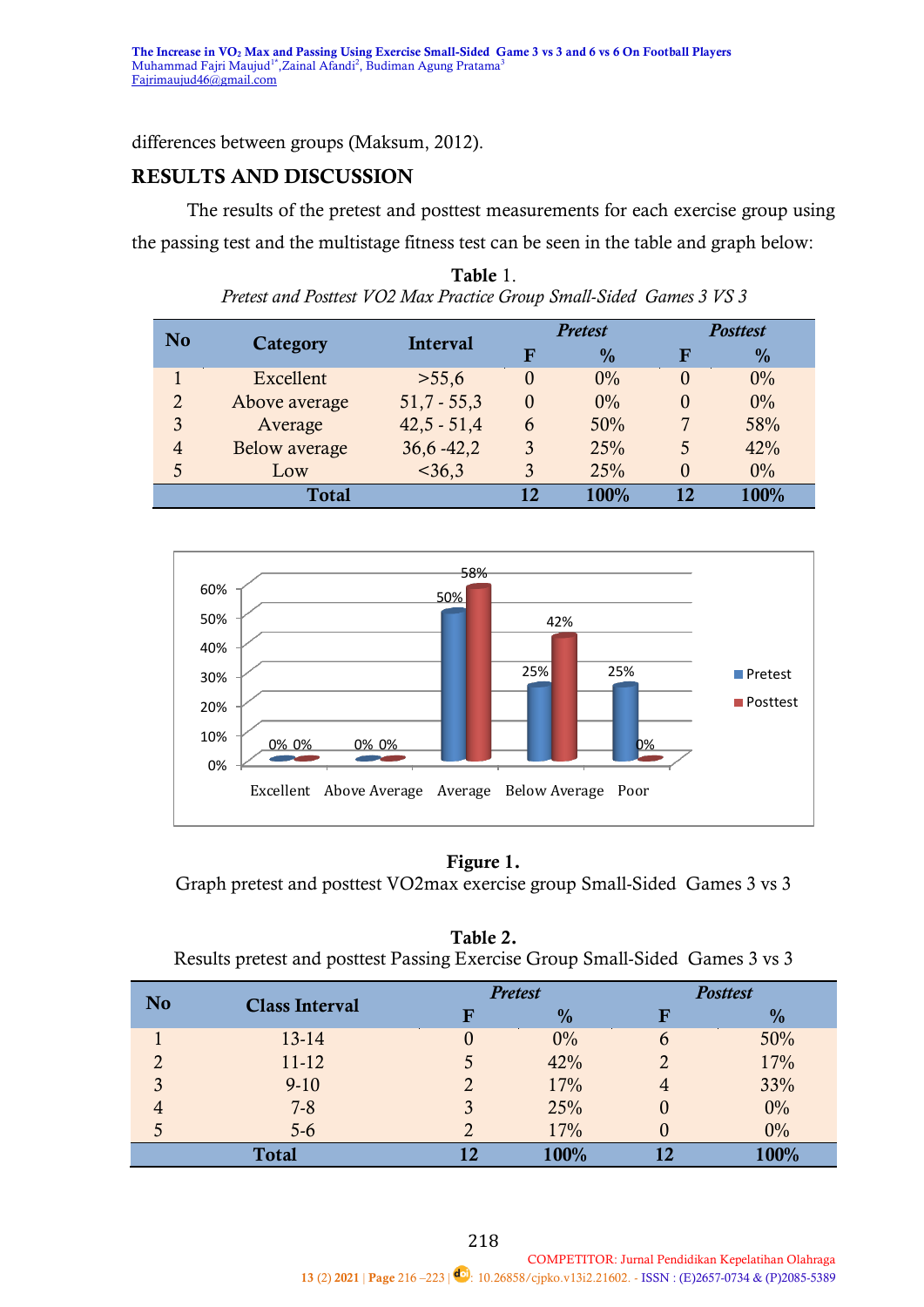**The Increase in VO<sup>2</sup> Max and Passing Using Exercise Small-Sided Game 3 vs 3 and 6 vs 6 On Football Players** Muhammad Fajri Maujud<sup>1\*</sup>, Zainal Afandi<sup>2</sup>, Budiman Agung Pratama<sup>3</sup> [Fajrimaujud46@gmail.com](mailto:Fajrimaujud46@gmail.com)



**Figure 2.** Graph pretest and posttest Passing Exercise group Small-Sided Games 3 vs 3

**Table 3.** Pretest and Posttest VO2Max Practice Group Small-Sided Games 6 VS 6

| N <sub>0</sub> | <b>Category</b> | Interval      | <b>Pretest</b> |               | <b>Posttest</b> |               |
|----------------|-----------------|---------------|----------------|---------------|-----------------|---------------|
|                |                 |               |                | $\frac{0}{0}$ |                 | $\frac{0}{2}$ |
|                | Excellent       | >55,6         | $\Omega$       | 0%            |                 | 0%            |
| $\overline{2}$ | Above average   | $51,7 - 55,3$ | $\theta$       | 0%            |                 | 0%            |
| 3              | Average         | $42,5 - 51,4$ |                | $4\%$         | 3               | 13%           |
| 4              | Below average   | $36,6 - 42,2$ | 3              | 13%           | 11              | 46%           |
| 5              | Low             | $<$ 36,3      | 20             | 83%           | 10              | 42%           |
|                | <b>Total</b>    |               | 24             | $100\%$       |                 | 100%          |



**Figure 3.** Graph of Pretest and Posttest VO2 Max Practice Group Small-Sided Games 6 VS 6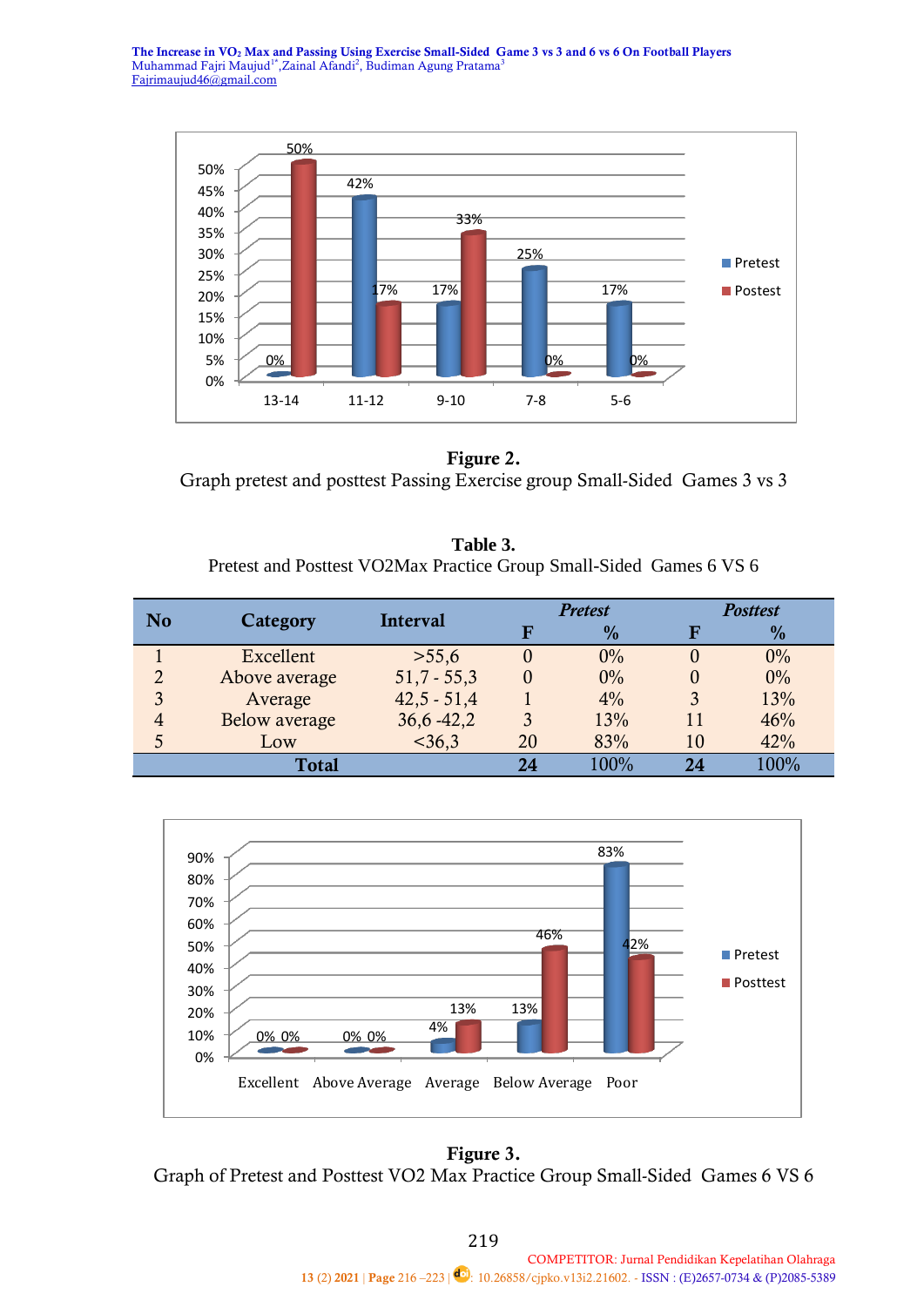**The Increase in VO<sup>2</sup> Max and Passing Using Exercise Small-Sided Game 3 vs 3 and 6 vs 6 On Football Players** Muhammad Fajri Maujud<sup>1\*</sup>, Zainal Afandi<sup>2</sup>, Budiman Agung Pratama<sup>3</sup> [Fajrimaujud46@gmail.com](mailto:Fajrimaujud46@gmail.com)

| <b>No</b>    | <b>Class Interval</b> | <b>Pretest</b> | <b>Posttest</b> |       |  |
|--------------|-----------------------|----------------|-----------------|-------|--|
|              |                       | $\frac{0}{0}$  |                 | $\%$  |  |
|              | 13-14                 | 0%             |                 | 21%   |  |
|              | 11-12                 | 8%             | 10              | 42%   |  |
| 3            | $9-10$                | 21%            | 8               | 33%   |  |
|              | $7 - 8$               | 46%            |                 | $0\%$ |  |
| O            | $5-6$                 | 25%            |                 | 4%    |  |
| <b>Total</b> |                       | 100%           | 24              | 100%  |  |

**Table 4.** Pretest and Posttest Results of Small-Sided Games 6 VS 6 Practice Group Passing



**Figure 4.** Graph of Pretest and Posttest Passing Practice Small-Sided Games 6 VS 6

#### **Tabel 5.**

Manova Test Comparison of Posttest Results for Small-Sided Games 3 vs 3 and Small-Sided Games 6 vs 6 Against VO2Max Increase

|                             | Rata-rata | Tests of between-subjects effects |                |       |  |
|-----------------------------|-----------|-----------------------------------|----------------|-------|--|
| Kelompok                    |           | F-hitung                          | <b>F-tabel</b> | Sig   |  |
| Group ssg $3 \text{ vs } 3$ | 43,4917   | 4,662                             | 2.80           | 0,031 |  |
| Group ssg $6 \text{ vs } 6$ | 37,1833   |                                   |                |       |  |

Based on the [Multivariate Analysis of Variance \(MANOVA\)](https://www.statistikian.com/2012/07/multivariate-analysis-of-variance-manova.html) test in Table 5, the posttest scores for Small-Sided games 3 vs 3 and the posttest small-sided games 6 vs 6 indicate that the sig value is  $0.031$  <0.05, so this result shows that there is a difference between the small-sided games 3 vs 3 exercise group and the small-sided games group sided games 6 vs 6 in VO2 max increase.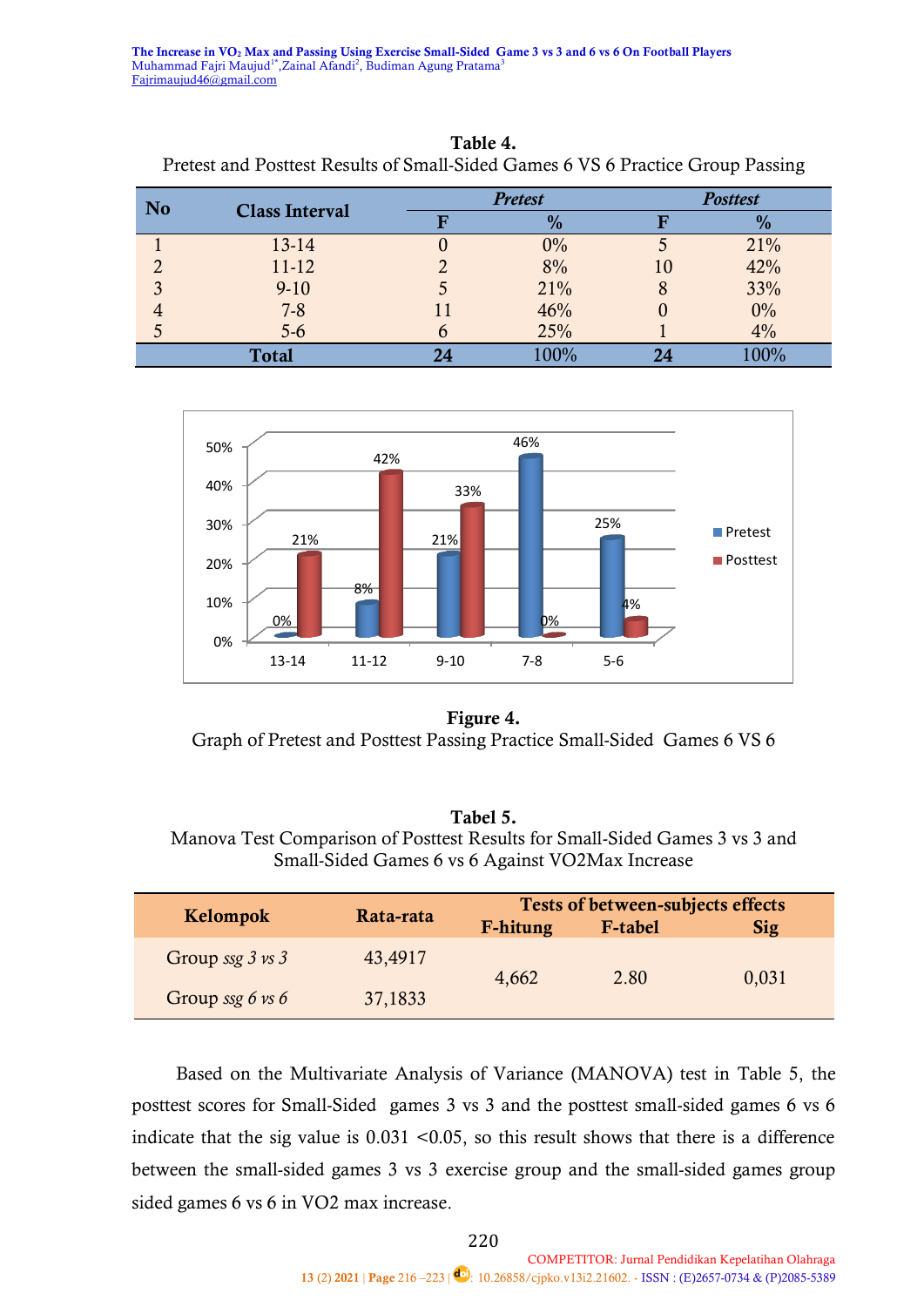| Table 6.                                                                          |
|-----------------------------------------------------------------------------------|
| Manova Test Comparison of Posttest Results of Small-Sided Games 3 vs 3 and Small- |
| Sided Games 6 vs 6 Against Passing Improvement                                    |

|                             | Rata-rata | <b>Tests of between-subjects effects</b> |                |            |  |
|-----------------------------|-----------|------------------------------------------|----------------|------------|--|
| Group                       |           | F-hitung                                 | <b>F-tabel</b> | <b>Sig</b> |  |
| Group ssg $3 \text{ vs } 3$ | 11,8333   | 4,868                                    | 2.80           | 0,027      |  |
| Group ssg $6 \text{ vs } 6$ | 11,1250   |                                          |                |            |  |

Based on the Manova test in Table 6, the posttest scores for Small-Sided games 3 vs 3 and the posttest Small-Sided games 6 vs 6 indicate that the sig value is 0.027 <0.05, so this result shows that there is a difference between the practice group for Small-Sided game 3 vs 3 and the Small-Sided games group. 6 vs 6 in increased passing. The results of this study indicate that overall small side game exercises 3 vs 3 and 6 vs 6 can increase vo2max. This is reinforced by research (Asmutiara, 2015) that Small-Sided game can increase the cardiovascular endurance of football players, using a small number of players will provide players play with high intensity that resembles a match in a competition, the main benefit of Small-Sided game as well as the replication of a real football game where the movement, intensity and technical play is similar to that of a competitive match so that it trains players to make decisions under pressure and fatigue due to the match (Hill-Haas et al. al., 2011). Besides being able to improve physical abilities, the results of this study also show that the small side game exercises 3 vs 3 and 6 vs 6 simultaneously can also improve passing technique skills, strengthening results of the study, some researchers also state that small side game exercises provide small side games. the effect on increasing football passing ability (Doewes, Purnama, Syaifullah, & Nuryadin, 2020; Hakim, 2020).

In the 3 vs 3 Small-Sided game training group, the impact of changes for increasing vo2max, based on this the researcher can assume that the fewer number of players in the field will make the players perform more performance during training, following other research that in Small-Sided games training 4 vs 4 players cover more distances and sprint more often than 11 vs 11 exercises (Dellal et al., 2012), but in the 6 vs 6 Small-Sided games training group with more players, the intensity of training will be higher. not too high compared to the 3 vs 3 Small-Sided games training for junior athletes, following other research that with the advantages and disadvantages of 6 vs 6 and 3 vs 3 Small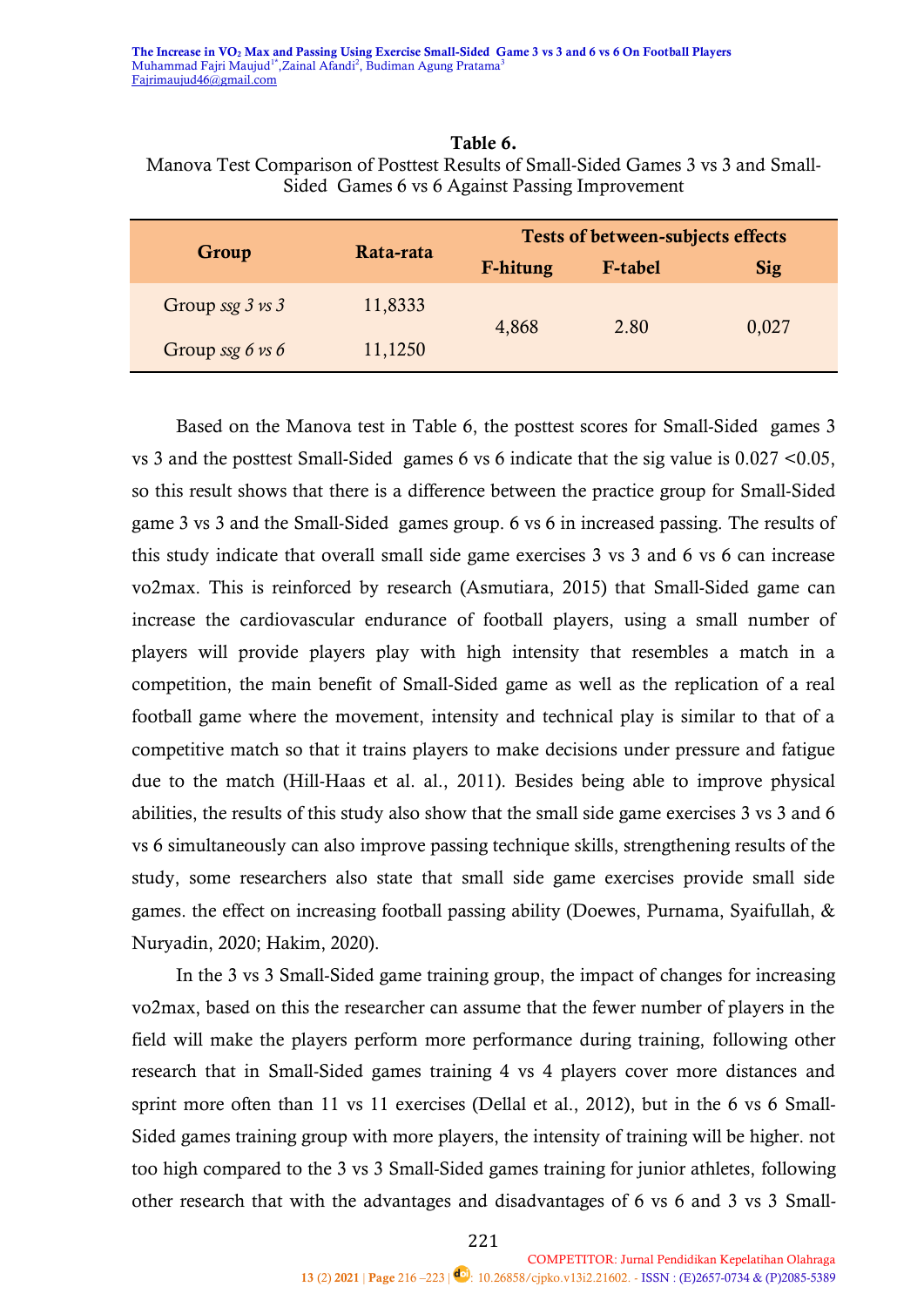Sided games training, coaches can determine the type of exercise needed for their athletes (Silva, 2014).

## **CONCLUSIONS AND SUGGESTIONS**

This study concludes that overall small side game exercises 3 vs 3 and 6 vs 6 can increase vo2max and passing for U-14 football players. For coaches, it can be a source of knowledge, motivation, and evaluation material of an exercise program to train and improve VO2 max ability and passing skills using Small-Sided games 3 vs 3 and Small-Sided games 6 vs 6. Suggestions for further research are research on the performance analysis of junior athletes using Small-Sided games 3 vs 3 and Small-Sided games 6 vs 6.

# **REFERENCES**

- Apriliyanto, R. (2019). Pengaruh Pelatihan Small-Sided Games terhadap Peningkatan Kapasitas Aerobik Maksimal dan Keterampilan Dribbling pada Pemain Sepakbola. *Biormatika: Jurnal ilmiah fakultas keguruan dan ilmu pendidikan, 5*(01), 56- 64. https://doi.org/10.35569/biormatika.v5i01. 414
- Asmutiara, A. (2015). Pengaruh Pelatihan Small-Sided Games Three-A-Sided Dan Small-Sided Games Six-A-Sided Terhadap Peningkatan Cardiovascular Endurance Pemain Sepakbola. *Jurnal Pendidikan Olahraga, 4*(2). https://dx.doi.org/10.31571 /jpo.v4i2.82
- Dellal, A., Owen, A., Wong, D., Krustrup, P., Van Exsel, M., & Mallo, J. (2012). Technical and physical demands of small vs. large sided games with playing position in elite soccer. *Human movement science, 31*(4), 957-969. <https://doi.org/10.1016/j.humov.2011.08.013>
- Doewes, R. I., Purnama, S., Syaifullah, R., & Nuryadin, I. (2020). The Effect of Small-Sided Games Training Method on Football Basic Skills of Dribbling and Passing in Indonesian players aged 10-12 years. *Int J Adv Sci Technol, 29*(3), 429-441. http://sersc.org/journals/ index .php/IJAST/article/view/ 5620
- Hakim, L. (2020). Pengaruh Latihan Small Side Game Terhadap Keterampilan Passing Siswa Smp Plus Nurul Huda Dalam Ekstrakurikuler Sepak Bola Tahun Ajaran 2020. *utile: Jurnal Kependidikan, 6*(2), 137-145. <https://doi.org/10.37150/jut.v6i2.996>
- Hill-Haas, S. V., Dawson, B., Impellizzeri, F. M., & Coutts, A. J. (2011). Physiology of small-sided games training in football. *Sports medicine, 41*(3), 199-220. [10.2165/11539740-000000000-00000](https://doi.org/10.2165/11539740-000000000-00000)